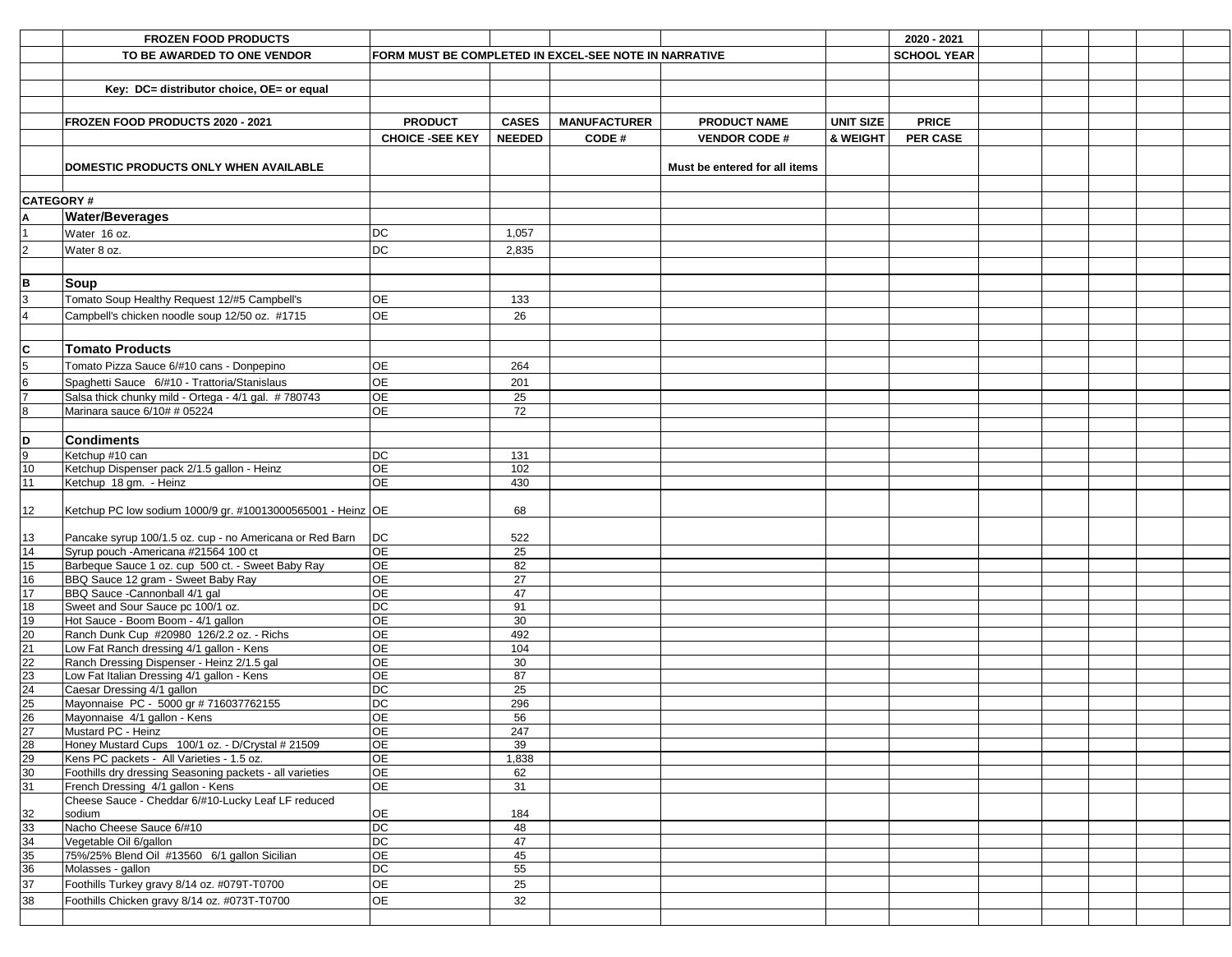|                                 | FROZEN FOOD PRODUCTS 2020 - 2021                                                                | <b>PRODUCT</b>         | <b>CASES</b>  | <b>MANUFACTURER</b> | <b>PRODUCT NAME</b>           | <b>UNIT SIZE</b> | <b>PRICE</b>    |  |  |  |
|---------------------------------|-------------------------------------------------------------------------------------------------|------------------------|---------------|---------------------|-------------------------------|------------------|-----------------|--|--|--|
|                                 |                                                                                                 | <b>CHOICE -SEE KEY</b> | <b>NEEDED</b> | <b>CODE#</b>        | <b>VENDOR CODE#</b>           | & WEIGHT         | <b>PER CASE</b> |  |  |  |
|                                 |                                                                                                 |                        |               |                     |                               |                  |                 |  |  |  |
|                                 | DOMESTIC PRODUCTS ONLY WHEN AVAILABLE                                                           |                        |               |                     | Must be entered for all items |                  |                 |  |  |  |
|                                 |                                                                                                 |                        |               |                     |                               |                  |                 |  |  |  |
|                                 |                                                                                                 |                        |               |                     |                               |                  |                 |  |  |  |
|                                 |                                                                                                 |                        |               |                     |                               |                  |                 |  |  |  |
|                                 |                                                                                                 |                        |               |                     |                               |                  |                 |  |  |  |
|                                 | Vegetables - All Frozen Vegetables Minimum US                                                   |                        |               |                     |                               |                  |                 |  |  |  |
|                                 | No. 2 Grade                                                                                     |                        |               |                     |                               |                  |                 |  |  |  |
|                                 | Corn 20# bulk                                                                                   | DC                     | 25            |                     |                               |                  |                 |  |  |  |
| $\frac{E}{\frac{39}{40}}$       | Broccoli Florets - US Grade 1 - 20# bulk                                                        | DC                     | 33            |                     |                               |                  |                 |  |  |  |
| 42                              | Potatoes - instant - Simplot/bags - Idahoan<br>Relish PC .9 gr/200 ct                           | <b>OE</b><br>DC        | 125<br>45     |                     |                               |                  |                 |  |  |  |
| 43                              | Black Olives 6/#10 sliced - American Grown                                                      | DC                     | 53            |                     |                               |                  |                 |  |  |  |
| 44                              | Pickles Dill Chip 5 gal                                                                         | DC                     | 67            |                     |                               |                  |                 |  |  |  |
| 45                              | Banana pepper pickle - sliced - 4/1 gallon                                                      | DC                     | 49            |                     |                               |                  |                 |  |  |  |
| 46                              | Kidney beans, domestic 6/ #10 cans                                                              | $DC$                   | 25            |                     |                               |                  |                 |  |  |  |
| 47                              | B&M Baked Beans 6/#10 #33049                                                                    | OE                     | 134           |                     |                               |                  |                 |  |  |  |
| 48                              | Chili Beans with beef - Highland 6/#10 cans                                                     | ΟE                     | 58            |                     |                               |                  |                 |  |  |  |
| 49                              | Instant Refried Beans 28 oz./ 6 bags                                                            | DC                     | 60            |                     |                               |                  |                 |  |  |  |
| 50                              | Plantains - frozen sliced bulk - 10/30#                                                         | DC                     | 29            |                     |                               |                  |                 |  |  |  |
|                                 |                                                                                                 |                        |               |                     |                               |                  |                 |  |  |  |
| lF.                             | <b>Spices</b>                                                                                   |                        |               |                     |                               |                  |                 |  |  |  |
| $\frac{51}{52}$ $\frac{53}{53}$ | Granulated Garlic 21 oz.                                                                        | $DC$                   | 48            |                     |                               |                  |                 |  |  |  |
|                                 | Garlic Spray (Butter Buds Buttermist) - 14 oz., 6/cs                                            | <b>OE</b>              | 64            |                     |                               |                  |                 |  |  |  |
|                                 | Dehydrated onion 3#                                                                             | DC                     | 42            |                     |                               |                  |                 |  |  |  |
|                                 |                                                                                                 |                        |               |                     |                               |                  |                 |  |  |  |
| lG                              | Bakery                                                                                          |                        |               |                     |                               |                  |                 |  |  |  |
| $\overline{54}$                 | Granulated Sugar 50#                                                                            | DC                     | 25            |                     |                               |                  |                 |  |  |  |
|                                 |                                                                                                 |                        |               |                     |                               |                  |                 |  |  |  |
| ļн.                             | <b>Poultry</b>                                                                                  |                        |               |                     |                               |                  |                 |  |  |  |
| $\overline{55}$                 | Chicken Patty - Tyson #10703040928 148/3.5 oz.                                                  | <b>OE</b>              | 735           |                     |                               |                  |                 |  |  |  |
|                                 | Buffalo Chicken Patties - Tyson Hot & Spicy 3.49 oz. - man<br>code 10703140928                  | <b>OE</b>              |               |                     |                               |                  |                 |  |  |  |
| 56                              | Whole grain breaded Chicken Pattie - Advance Pierre -3 oz. -                                    |                        | 82            |                     |                               |                  |                 |  |  |  |
| 57                              | man code 24530-0                                                                                | OE                     | 65            |                     |                               |                  |                 |  |  |  |
|                                 | Goldkist chicken Homestyle WG chicken nuggets #6116 -                                           |                        |               |                     |                               |                  |                 |  |  |  |
|                                 | $30\frac{t}{2}$ case                                                                            | <b>OE</b>              | 25            |                     |                               |                  |                 |  |  |  |
| $\frac{58}{59}$                 | WG Chicken Nuggets #54487 Rich Chicks 20#                                                       | OE                     | 241           |                     |                               |                  |                 |  |  |  |
|                                 | Brakebush Brothers Seasonal Chicken Nuggets-all seasons-                                        |                        |               |                     |                               |                  |                 |  |  |  |
| 60                              | #10 case-#5639,5641,5640,5633,5646,5914                                                         | <b>OE</b>              | 120           |                     |                               |                  |                 |  |  |  |
| $\overline{61}$                 | Chicken chunk nugget WG FC #10023780928 - Tyson                                                 | OE                     | 55            |                     |                               |                  |                 |  |  |  |
|                                 |                                                                                                 |                        |               |                     |                               |                  |                 |  |  |  |
| 62                              | Teriyaki Chicken Dippers - 400 count/.75 oz. - Pierre # 2417                                    | <b>OE</b>              | 56            |                     |                               |                  |                 |  |  |  |
|                                 | Brakebush Gold n Spice breaded chicken breast strips - fully                                    |                        |               |                     |                               |                  |                 |  |  |  |
| $\frac{63}{64}$                 | cooked, chopped & formed #5843 10# box<br>Chicken Tenders crispy - Tyson # 10703340928 450/1.13 | <b>OE</b><br>OE        | 198<br>85     |                     |                               |                  |                 |  |  |  |
| 65                              | Tyson boneless wings #10383240928 1/175 ct                                                      | <b>OE</b>              | 419           |                     |                               |                  |                 |  |  |  |
|                                 | Chicken Wings - 1st & 2nd sections-Tyson #10346960928-                                          |                        |               |                     |                               |                  |                 |  |  |  |
| 66                              | 30#                                                                                             | <b>OE</b>              | 49            |                     |                               |                  |                 |  |  |  |
|                                 | Popcorn Chicken Tyson #10703680928 4/300 pc 32.79#                                              |                        |               |                     |                               |                  |                 |  |  |  |
| $\frac{67}{68}$                 | case                                                                                            | <b>OE</b>              | 36            |                     |                               |                  |                 |  |  |  |
|                                 | Popcorn Chicken Rich Chix #99403 4/5#                                                           | OE                     | 190           |                     |                               |                  |                 |  |  |  |
|                                 | Tyson chicken XL oven roasted drumstick - #35584 - 105                                          |                        |               |                     |                               |                  |                 |  |  |  |
| 69                              | servings                                                                                        | <b>OE</b>              | 146           |                     |                               |                  |                 |  |  |  |
|                                 | General Tso's chicken WG #72003 Asian Food Solutions                                            |                        |               |                     |                               |                  |                 |  |  |  |
| $\frac{70}{71}$                 | 176/cs                                                                                          | <b>OE</b>              | 42            |                     |                               |                  |                 |  |  |  |
|                                 | Corn Dog Chicken 72 ct                                                                          | DC                     | 96            |                     |                               |                  |                 |  |  |  |
| 72                              | Jennie O natural choice tender brown turkey breast #846902<br>16.92#                            | OE                     | 30            |                     |                               |                  |                 |  |  |  |
|                                 |                                                                                                 |                        |               |                     |                               |                  |                 |  |  |  |
|                                 |                                                                                                 |                        |               |                     |                               |                  |                 |  |  |  |
|                                 |                                                                                                 |                        |               |                     |                               |                  |                 |  |  |  |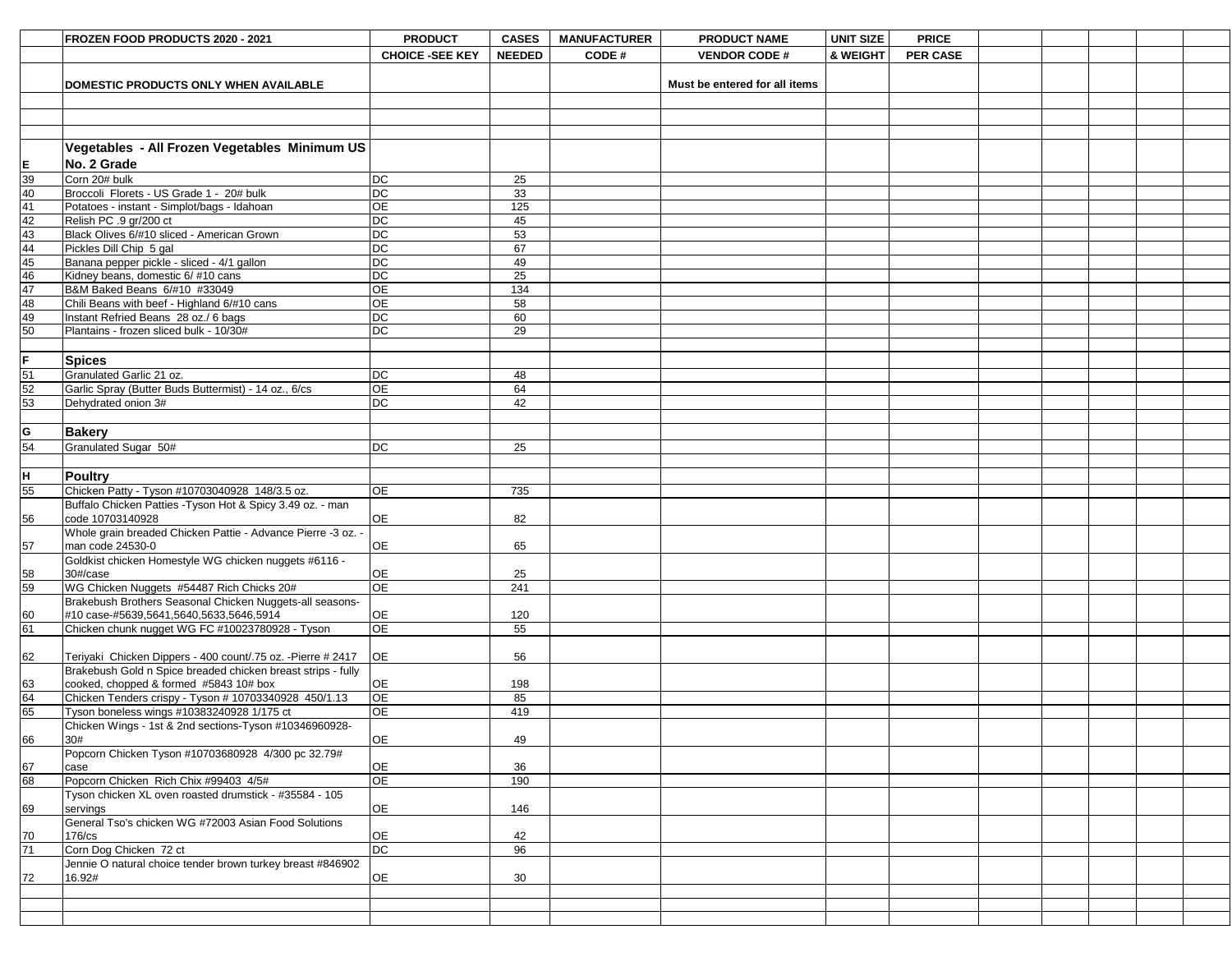|                                               |                                                                                           |                              |               |                     |                               |                  | <b>PRICE</b>    |  |  |  |
|-----------------------------------------------|-------------------------------------------------------------------------------------------|------------------------------|---------------|---------------------|-------------------------------|------------------|-----------------|--|--|--|
|                                               | FROZEN FOOD PRODUCTS 2020 - 2021                                                          | <b>PRODUCT</b>               | <b>CASES</b>  | <b>MANUFACTURER</b> | <b>PRODUCT NAME</b>           | <b>UNIT SIZE</b> |                 |  |  |  |
|                                               |                                                                                           | <b>CHOICE -SEE KEY</b>       | <b>NEEDED</b> | <b>CODE#</b>        | <b>VENDOR CODE #</b>          | & WEIGHT         | <b>PER CASE</b> |  |  |  |
|                                               |                                                                                           |                              |               |                     |                               |                  |                 |  |  |  |
|                                               | DOMESTIC PRODUCTS ONLY WHEN AVAILABLE                                                     |                              |               |                     | Must be entered for all items |                  |                 |  |  |  |
|                                               |                                                                                           |                              |               |                     |                               |                  |                 |  |  |  |
|                                               |                                                                                           |                              |               |                     |                               |                  |                 |  |  |  |
|                                               |                                                                                           |                              |               |                     |                               |                  |                 |  |  |  |
|                                               |                                                                                           |                              |               |                     |                               |                  |                 |  |  |  |
|                                               |                                                                                           |                              |               |                     |                               |                  |                 |  |  |  |
|                                               |                                                                                           |                              |               |                     |                               |                  |                 |  |  |  |
|                                               |                                                                                           |                              |               |                     |                               |                  |                 |  |  |  |
|                                               |                                                                                           |                              |               |                     |                               |                  |                 |  |  |  |
|                                               |                                                                                           |                              |               |                     |                               |                  |                 |  |  |  |
|                                               | <b>Beef</b>                                                                               |                              |               |                     |                               |                  |                 |  |  |  |
|                                               | All Beef Hot Dogs - 4/5# - 20# case -Low Sodium Meister                                   |                              |               |                     |                               |                  |                 |  |  |  |
|                                               | <b>Chef</b>                                                                               | <b>OE</b>                    | 146           |                     |                               |                  |                 |  |  |  |
| $\frac{73}{74}$<br>$\frac{74}{76}$            | Low sodium Hot Dog - 12# case - Kayem skinless                                            | <b>OE</b>                    | 161           |                     |                               |                  |                 |  |  |  |
|                                               | Jennie O Combo pack (ham, salami, bologna) code 2095                                      | OE                           | 30            |                     |                               |                  |                 |  |  |  |
|                                               | Deli Genoa Salami 2/5#                                                                    | DC                           | 25            |                     |                               |                  |                 |  |  |  |
|                                               | Advance Pierre smoky grill beef steak w/wrappers 100/3 oz. -                              |                              |               |                     |                               |                  |                 |  |  |  |
| 77                                            | code 3754                                                                                 | <b>OE</b>                    | 25            |                     |                               |                  |                 |  |  |  |
|                                               | Fully cooked GF, soy free Meatball - Maidrite #37614 30#                                  |                              |               |                     |                               |                  |                 |  |  |  |
| $\frac{78}{79}$                               | case                                                                                      | <b>OE</b>                    | 120           |                     |                               |                  |                 |  |  |  |
|                                               | Meatballs Chic-Beef Advance 1 oz. #37610 1/10#                                            | OE                           | 67            |                     |                               |                  |                 |  |  |  |
|                                               | Meatballs Chic-Beef Packer .5 oz. #37615 1/10#                                            | OE                           | 549           |                     |                               |                  |                 |  |  |  |
|                                               | Advance Pierre Smoky grill flamed broiled chopped beef steak                              |                              |               |                     |                               |                  |                 |  |  |  |
|                                               | # 3854 - 18.75# cs - 100/cs                                                               | <b>OE</b>                    | 30            |                     |                               |                  |                 |  |  |  |
| 81<br>82<br>83<br>84<br>85<br>85<br>86        | Manwich - Hunts 6/#10                                                                     | <b>OE</b><br>$\overline{OP}$ | 31            |                     |                               |                  |                 |  |  |  |
|                                               | Beef Patty - Maid Rite # 75156-93427                                                      | OE                           | 25<br>25      |                     |                               |                  |                 |  |  |  |
|                                               | Jack Links Original Beef Jerky 1/48 ct .85 oz.<br>Sliced Pepperoni 2/5 lb. #2002815220144 | DC                           | 62            |                     |                               |                  |                 |  |  |  |
|                                               | Mini Corn Dogs Raeford Farms 10# box # 20420                                              | OE                           | 150           |                     |                               |                  |                 |  |  |  |
|                                               |                                                                                           |                              |               |                     |                               |                  |                 |  |  |  |
|                                               |                                                                                           |                              |               |                     |                               |                  |                 |  |  |  |
|                                               | <b>Pork</b>                                                                               |                              |               |                     |                               |                  |                 |  |  |  |
|                                               | Round Precooked Bacon - 192/case                                                          | DC                           | 32            |                     |                               |                  |                 |  |  |  |
|                                               | Bacon Bits (real) 10 # #F013618P                                                          | DC                           | 25            |                     |                               |                  |                 |  |  |  |
|                                               | Ham boiled 10% low sodium - Hormel - 1/13 lb. # 23941                                     | OE<br>OE                     | 133           |                     |                               |                  |                 |  |  |  |
| $\frac{1}{\frac{87}{90}}$                     | Sausage Link 1 oz. - precooked breakfast mild-Jones                                       | OE                           | 339<br>117    |                     |                               |                  |                 |  |  |  |
|                                               | Pork Sausage Patty - fully cooked #3750 Tyson 18.75#                                      |                              |               |                     |                               |                  |                 |  |  |  |
| 92                                            | Pork Sausage Patty - fully cooked Jones #43665 160/1 oz.                                  | <b>OE</b>                    | 26            |                     |                               |                  |                 |  |  |  |
|                                               | Breakfast Sausage Patty- Jones fully cooked #018755 80/2                                  |                              |               |                     |                               |                  |                 |  |  |  |
|                                               | <b>OZ</b>                                                                                 | OE                           | 60            |                     |                               |                  |                 |  |  |  |
| $\frac{93}{94}$                               | Advance Pierre Honey BBQ ribs -100/3 oz. - code 3753                                      | <b>OE</b>                    | 510           |                     |                               |                  |                 |  |  |  |
|                                               |                                                                                           |                              |               |                     |                               |                  |                 |  |  |  |
|                                               | Advance Pierre Honey BBQ Pork rib 100/3 oz.-code 3787                                     | OE                           | 70            |                     |                               |                  |                 |  |  |  |
| $\frac{95}{96}$                               | Rib B Que 2.5 oz.                                                                         | OE                           | 46            |                     |                               |                  |                 |  |  |  |
|                                               |                                                                                           |                              |               |                     |                               |                  |                 |  |  |  |
|                                               | <b>Potatoes</b>                                                                           |                              |               |                     |                               |                  |                 |  |  |  |
|                                               | Potato Rounds (Puffs) - Oven Ready - McCain                                               | <b>OE</b>                    | 544           |                     |                               |                  |                 |  |  |  |
| $\frac{K}{\frac{97}{98}}$<br>$\frac{98}{100}$ | Tater puff fries 8/5lb. - MAFARM #7925                                                    | OE                           | 25            |                     |                               |                  |                 |  |  |  |
|                                               | Smiles - Oven Ready - McCain                                                              | OE                           | 189           |                     |                               |                  |                 |  |  |  |
|                                               | Preformed Hash Browns - Oven Ready - McCain                                               | OE                           | 45            |                     |                               |                  |                 |  |  |  |
| 101                                           | Hash Browns - Orelda 120/2.3 oz                                                           | OE                           | 185           |                     |                               |                  |                 |  |  |  |
| $\frac{1}{102}$                               | Curly Fries - Seasoned - Oven Ready - McCain                                              | OE                           | 490           |                     |                               |                  |                 |  |  |  |
| 103                                           | Wedges with skin - Oven Ready - McCain                                                    | OE                           | 47            |                     |                               |                  |                 |  |  |  |
|                                               |                                                                                           |                              |               |                     |                               |                  |                 |  |  |  |
|                                               | Fries Wedge Seasoned Bake - McCain # 1000000496 6/5 lb. OE                                |                              | 70            |                     |                               |                  |                 |  |  |  |
| $\frac{104}{105}$                             | Sweet Potato Fries - 6/2.5# - McCain                                                      | <b>OE</b>                    | 52            |                     |                               |                  |                 |  |  |  |
|                                               | McCain Harvest Splendor Deep Groove Crinkles 6/2.5# bags -                                |                              |               |                     |                               |                  |                 |  |  |  |
| 106                                           | McCain                                                                                    | OE                           | 35            |                     |                               |                  |                 |  |  |  |
| $\frac{107}{107}$                             | Crinkle Cut Fries 6/5#                                                                    | DC                           | 28            |                     |                               |                  |                 |  |  |  |
| 108                                           | Idahoan Real Mashed 12 ct/26 oz case # 2970000313                                         | OE                           | 25            |                     |                               |                  |                 |  |  |  |
| 109                                           | Resers Mashed Potato (Fresh) 4/5#                                                         | OE                           | 30            |                     |                               |                  |                 |  |  |  |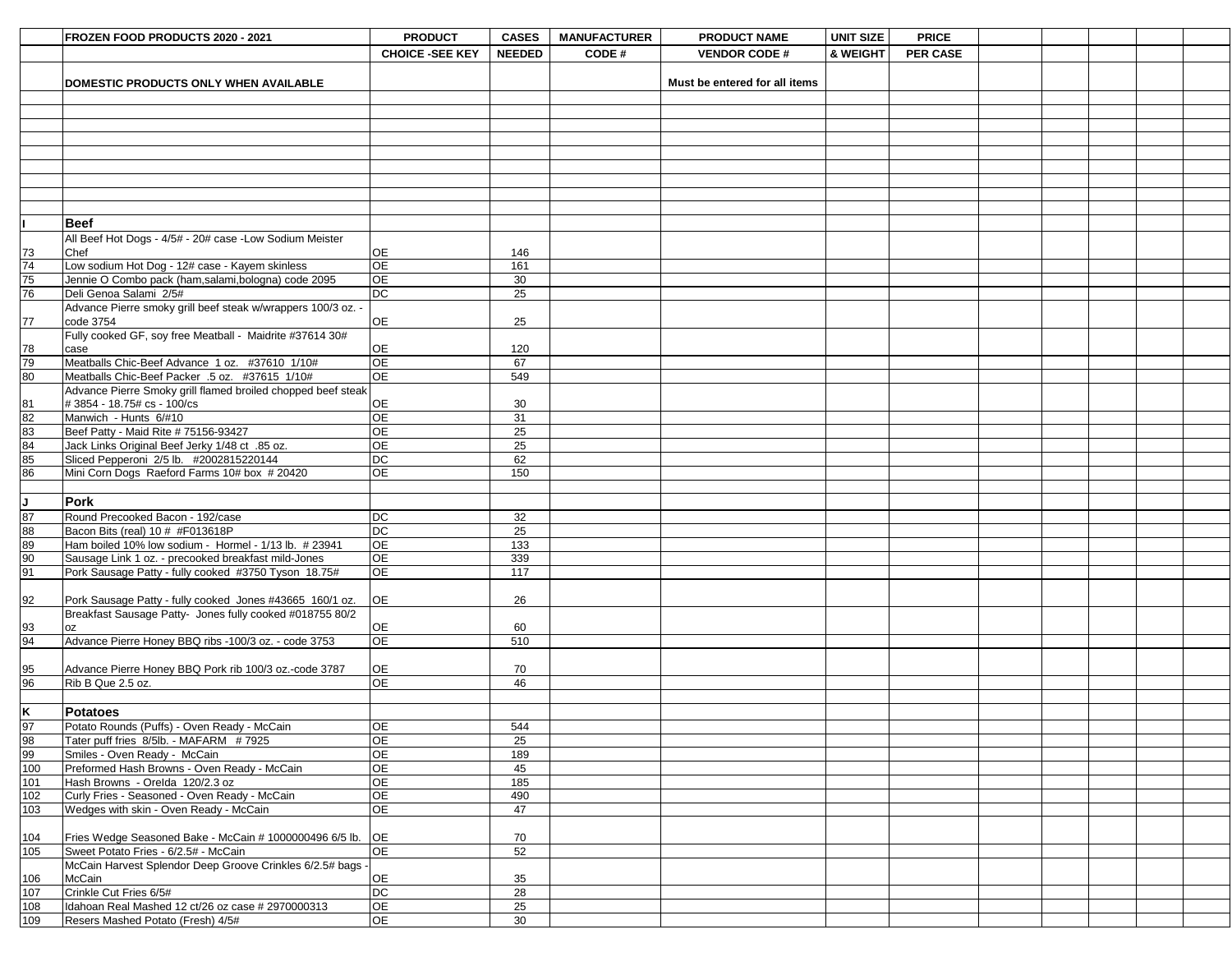|                  | FROZEN FOOD PRODUCTS 2020 - 2021                                     | <b>PRODUCT</b>                      | <b>CASES</b>  | <b>MANUFACTURER</b> | <b>PRODUCT NAME</b>           | <b>UNIT SIZE</b> | <b>PRICE</b>    |  |  |  |
|------------------|----------------------------------------------------------------------|-------------------------------------|---------------|---------------------|-------------------------------|------------------|-----------------|--|--|--|
|                  |                                                                      | <b>CHOICE -SEE KEY</b>              | <b>NEEDED</b> | CODE#               | <b>VENDOR CODE#</b>           | & WEIGHT         | <b>PER CASE</b> |  |  |  |
|                  |                                                                      |                                     |               |                     |                               |                  |                 |  |  |  |
|                  |                                                                      |                                     |               |                     |                               |                  |                 |  |  |  |
|                  | DOMESTIC PRODUCTS ONLY WHEN AVAILABLE                                |                                     |               |                     | Must be entered for all items |                  |                 |  |  |  |
|                  |                                                                      |                                     |               |                     |                               |                  |                 |  |  |  |
|                  |                                                                      |                                     |               |                     |                               |                  |                 |  |  |  |
|                  |                                                                      |                                     |               |                     |                               |                  |                 |  |  |  |
|                  |                                                                      |                                     |               |                     |                               |                  |                 |  |  |  |
|                  |                                                                      |                                     |               |                     |                               |                  |                 |  |  |  |
|                  |                                                                      |                                     |               |                     |                               |                  |                 |  |  |  |
|                  |                                                                      |                                     |               |                     |                               |                  |                 |  |  |  |
|                  |                                                                      |                                     |               |                     |                               |                  |                 |  |  |  |
|                  |                                                                      |                                     |               |                     |                               |                  |                 |  |  |  |
|                  |                                                                      |                                     |               |                     |                               |                  |                 |  |  |  |
|                  |                                                                      |                                     |               |                     |                               |                  |                 |  |  |  |
|                  |                                                                      |                                     |               |                     |                               |                  |                 |  |  |  |
|                  |                                                                      |                                     |               |                     |                               |                  |                 |  |  |  |
|                  |                                                                      |                                     |               |                     |                               |                  |                 |  |  |  |
|                  |                                                                      |                                     |               |                     |                               |                  |                 |  |  |  |
| L                | <b>Fruit/Fruit Juice</b>                                             |                                     |               |                     |                               |                  |                 |  |  |  |
| 110              | Orange 4 oz                                                          | $DC$                                | 937           |                     |                               |                  |                 |  |  |  |
| 111              | Apple Cherry Juice - Ardmore 70/4 oz                                 | <b>OE</b>                           | 209           |                     |                               |                  |                 |  |  |  |
| 112              | Mango Wango Juice - Ardmore 70/4 oz                                  | <b>OE</b>                           | 25            |                     |                               |                  |                 |  |  |  |
| $113$            | Apple 4 oz                                                           | $DC$                                | 1,487         |                     |                               |                  |                 |  |  |  |
| $\boxed{114}$    | Grape 4 oz                                                           | DC                                  | 385           |                     |                               |                  |                 |  |  |  |
| 115              | Switch juice - all varieties 24/8.4 oz                               | <b>OE</b>                           | 500           |                     |                               |                  |                 |  |  |  |
|                  | Envy sparkling fruit juice-all flavors-8 oz can                      |                                     |               |                     |                               |                  |                 |  |  |  |
| 116              | #2022/2015/2008/2077/2039                                            | <b>OE</b>                           | 100           |                     |                               |                  |                 |  |  |  |
| $\sqrt{117}$     | Sidekicks, Assorted Flavors 84/4.4 oz                                | <b>OE</b>                           | 56            |                     |                               |                  |                 |  |  |  |
| $\overline{118}$ | Applesauce 6/#10                                                     | $\overline{OE}$                     | 40            |                     |                               |                  |                 |  |  |  |
| $\frac{1}{119}$  | Applesauce unsweetened 4 oz cup 96/cs                                | <b>DC</b>                           | 98            |                     |                               |                  |                 |  |  |  |
|                  |                                                                      | $DC$                                |               |                     |                               |                  |                 |  |  |  |
| 120              | Applesauce, strawberry 94/4 oz or 4.5 oz                             |                                     | 42            |                     |                               |                  |                 |  |  |  |
| $121$            | Pineapple Chunks - 6/#10                                             | DC                                  | 157           |                     |                               |                  |                 |  |  |  |
| $122$            | Pineapple Tidbits Juice Pack 6/#10                                   | DC                                  | 94            |                     |                               |                  |                 |  |  |  |
| 123              | Frozen Blueberries 30#                                               | DC                                  | 25            |                     |                               |                  |                 |  |  |  |
| 124              | Raisins - individual boxes - 144/case                                | $\overline{DC}$                     | 38            |                     |                               |                  |                 |  |  |  |
|                  | Dole Fruit Cups - Tropical Juice Fruit Cup, Shelf Stable 36/4        |                                     |               |                     |                               |                  |                 |  |  |  |
| 125              | oz/case                                                              | <b>OE</b>                           | 28            |                     |                               |                  |                 |  |  |  |
| 126              | Dole Pineapple Cups 36/4 oz                                          | <b>OE</b>                           | 110           |                     |                               |                  |                 |  |  |  |
| 127              | Dole Mandarin Orange Cups 4 oz 48/cs                                 | ОE                                  | 125           |                     |                               |                  |                 |  |  |  |
| 128              | Peach Cups 4.4 oz Delmonte 48/cs                                     | $\overline{\overline{\mathrm{OE}}}$ | 70            |                     |                               |                  |                 |  |  |  |
| 129              | Pear Cups 4.4 oz Delmonte 48/cs                                      | <b>OE</b>                           | 65            |                     |                               |                  |                 |  |  |  |
| 130              | Mixed Fruit Cups 4.4 oz Delmonte                                     | OE                                  | 75            |                     |                               |                  |                 |  |  |  |
| 131              | Mandarin Oranges 6/#10 can                                           | $\overline{DC}$                     | 176           |                     |                               |                  |                 |  |  |  |
|                  | Shelf Stable Juice Box - 100% Fruit Juice - all varieties -          |                                     |               |                     |                               |                  |                 |  |  |  |
| 132              | Apple & Eve 40/4.23 oz                                               | <b>OE</b>                           | 2,415         |                     |                               |                  |                 |  |  |  |
|                  |                                                                      |                                     |               |                     |                               |                  |                 |  |  |  |
|                  |                                                                      |                                     |               |                     |                               |                  |                 |  |  |  |
| 133              | Shelf Stable Juice Box - 6 oz - all varieties - Apple & Eve 36/cs OE |                                     | 40            |                     |                               |                  |                 |  |  |  |
| 134              | Ardmour Fruit Punch Juice 70/4 oz                                    | <b>OE</b>                           | 221           |                     |                               |                  |                 |  |  |  |
|                  |                                                                      |                                     |               |                     |                               |                  |                 |  |  |  |
| lм               | Pizza                                                                |                                     |               |                     |                               |                  |                 |  |  |  |
|                  | 4"x6" Pizza 50/50 Tony's 63743,96/5.4 oz - minimum 51%               |                                     |               |                     |                               |                  |                 |  |  |  |
| 135              | whole grain                                                          | <b>OE</b>                           | 45            |                     |                               |                  |                 |  |  |  |
|                  | 4"x6" Pizza The Max 12075, 96/5.6 oz - minimum 51% whole             |                                     |               |                     |                               |                  |                 |  |  |  |
| 136              | grain                                                                | <b>OE</b>                           | 120           |                     |                               |                  |                 |  |  |  |
| 137              | 3"x5" Pizza 50/50 - Tony's 41982, 60/3.25 oz                         | <b>OE</b>                           | 35            |                     |                               |                  |                 |  |  |  |
| 138              | French Bread Pizza- Tony's #78356 60/4.94 oz                         | OE                                  | 206           |                     |                               |                  |                 |  |  |  |
|                  | French Bread Garlic Pizza - 6" WG multi cheese Tony's                |                                     |               |                     |                               |                  |                 |  |  |  |
| 139              | #78359 60/cs                                                         | <b>OE</b>                           | 46            |                     |                               |                  |                 |  |  |  |
|                  | Double Stuff Crust whole grain pizza - The Max, 48/3.74 oz-          |                                     |               |                     |                               |                  |                 |  |  |  |
| 140              | minimum 51% whole grain                                              | <b>OE</b>                           | 84            |                     |                               |                  |                 |  |  |  |
|                  | Whole Grain Stuffed Crust - 72 ct./5.75 oz Conagra 77387-            |                                     |               |                     |                               |                  |                 |  |  |  |
| 141              | 12671                                                                | OE                                  | 76            |                     |                               |                  |                 |  |  |  |
|                  |                                                                      |                                     |               |                     |                               |                  |                 |  |  |  |
|                  | Round Pizza 5" Deep Dish cheese #630 Tony's 60/5 oz-                 |                                     |               |                     |                               |                  |                 |  |  |  |
| 142              | minimum 51% whole grain                                              | OE                                  | 960           |                     |                               |                  |                 |  |  |  |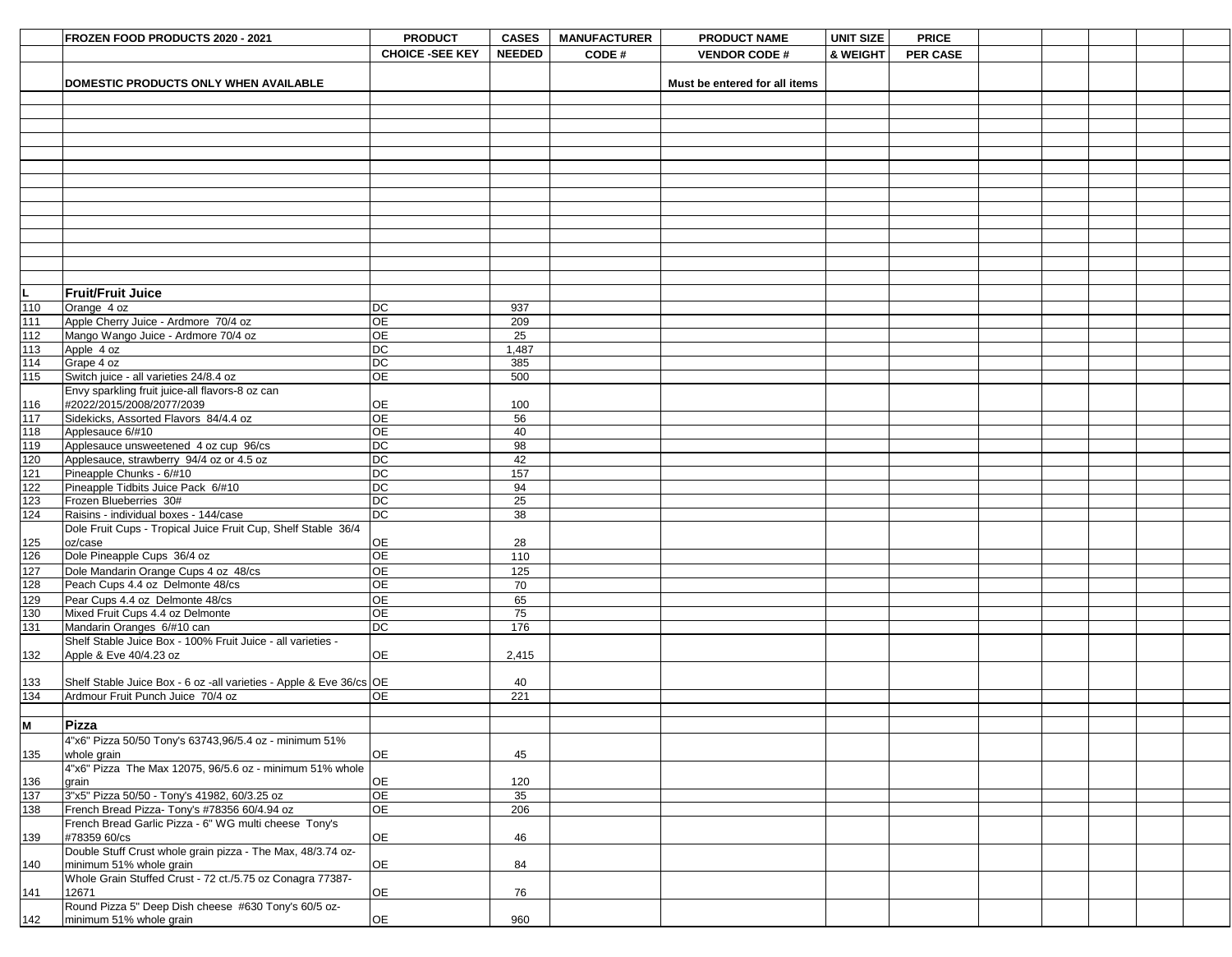|                   | FROZEN FOOD PRODUCTS 2020 - 2021                                                        | <b>PRODUCT</b>         | <b>CASES</b>  | <b>MANUFACTURER</b> | <b>PRODUCT NAME</b>           | <b>UNIT SIZE</b> | <b>PRICE</b>    |  |  |  |
|-------------------|-----------------------------------------------------------------------------------------|------------------------|---------------|---------------------|-------------------------------|------------------|-----------------|--|--|--|
|                   |                                                                                         |                        |               |                     |                               |                  |                 |  |  |  |
|                   |                                                                                         | <b>CHOICE -SEE KEY</b> | <b>NEEDED</b> | CODE#               | <b>VENDOR CODE#</b>           | & WEIGHT         | <b>PER CASE</b> |  |  |  |
|                   |                                                                                         |                        |               |                     | Must be entered for all items |                  |                 |  |  |  |
| 143               | <b>DOMESTIC PRODUCTS ONLY WHEN AVAILABLE</b>                                            | <b>OE</b>              | 250           |                     |                               |                  |                 |  |  |  |
| 144               | 5" personal round pizza Tony's #72580 60 ct<br>Rich's Pizza Crunchers #65225 - 25# case | <b>OE</b>              | 131           |                     |                               |                  |                 |  |  |  |
| 145               | The Max 5" personal pizza - 60 per case                                                 | ОE                     | 105           |                     |                               |                  |                 |  |  |  |
|                   | Gilardi Conagra The Max Luncharound WG Pizza #77387-                                    |                        |               |                     |                               |                  |                 |  |  |  |
| 146               | 12514 60 serv/cs                                                                        | <b>OE</b>              | 124           |                     |                               |                  |                 |  |  |  |
|                   | Schwan's Big Daddy hand tossed 16" 51% WG pizza #78398                                  |                        |               |                     |                               |                  |                 |  |  |  |
| 147               | $72$ /cs                                                                                | <b>OE</b>              | 72            |                     |                               |                  |                 |  |  |  |
| 148               | WG Par Baked Pizza Crust 12 x 16 - Deorio 24/16 oz                                      | <b>OE</b>              | 25            |                     |                               |                  |                 |  |  |  |
| 149               | Pizza Stick - Bosco 144/6" #702011-1120                                                 | <b>OE</b>              | 32            |                     |                               |                  |                 |  |  |  |
|                   |                                                                                         |                        |               |                     |                               |                  |                 |  |  |  |
| N                 | <b>Fish</b>                                                                             |                        |               |                     |                               |                  |                 |  |  |  |
| 150               | Highliner Food Pollock rectangle -P9300/1089300                                         | <b>OE</b>              | 25            |                     |                               |                  |                 |  |  |  |
|                   | Fish Pollock sticks potato krunch-Viking brand 160/1 oz                                 |                        |               |                     |                               |                  |                 |  |  |  |
| 151               | #35397                                                                                  | <b>OE</b>              | 25            |                     |                               |                  |                 |  |  |  |
|                   |                                                                                         |                        |               |                     |                               |                  |                 |  |  |  |
|                   |                                                                                         |                        |               |                     |                               |                  |                 |  |  |  |
|                   |                                                                                         |                        |               |                     |                               |                  |                 |  |  |  |
|                   |                                                                                         |                        |               |                     |                               |                  |                 |  |  |  |
| <b>O</b>          | <b>Grains</b>                                                                           |                        |               |                     |                               |                  |                 |  |  |  |
| 152               | 10" Wraps - Tyson - assorted varieties                                                  | <b>OE</b>              | 74            |                     |                               |                  |                 |  |  |  |
| 153               | Breadstick Advance Pierre #42140 144/1.5 oz                                             | OE                     | 50            |                     |                               |                  |                 |  |  |  |
| 154               | Breadstick 6" - Gilardi 144/2.21 oz                                                     | <b>OE</b>              | 25            |                     |                               |                  |                 |  |  |  |
|                   |                                                                                         |                        |               |                     |                               |                  |                 |  |  |  |
|                   | Rich's WG reduced sodium breaded cheese stick #65219                                    | <b>OE</b>              | 260           |                     |                               |                  |                 |  |  |  |
| $\frac{155}{156}$ | Bridgeford Garlic Stick 320 1.25 oz #6787                                               | OE                     | 25            |                     |                               |                  |                 |  |  |  |
| 157               | Garlic Knot - Wenner # 76489-80013 60/1.3 oz                                            | <b>OE</b>              | 140           |                     |                               |                  |                 |  |  |  |
| 158               | Wild Mike's 51% WG cheese filled breadstick bites                                       | <b>OE</b>              | 152           |                     |                               |                  |                 |  |  |  |
| 159               | Bridgeford Wheat Biscuit 2.25 oz - #6285                                                | 0E                     | 78            |                     |                               |                  |                 |  |  |  |
| 160               | Lenders white WG bagel #40955 - 72/2 oz                                                 | 0E                     | 232           |                     |                               |                  |                 |  |  |  |
| 161               | Whole grain bagel - 1 oz - whole grain white                                            | <b>DC</b>              | 34            |                     |                               |                  |                 |  |  |  |
| 162               | Smuckers Uncrustable #5150006960                                                        | <b>OE</b>              | 200           |                     |                               |                  |                 |  |  |  |
| 163               | WG Sunbutter & jelly sandwich 96/2.8 oz - #48736                                        | <b>OE</b>              | 85            |                     |                               |                  |                 |  |  |  |
|                   | Tortillas - floured not pressed 10 in. variety pack - whole grain                       |                        |               |                     |                               |                  |                 |  |  |  |
| 164               | rich 51%                                                                                | <b>DC</b>              | 60            |                     |                               |                  |                 |  |  |  |
| 165               | Tortilla wrap 6" wheat 24/12 ct                                                         | DC                     | 33            |                     |                               |                  |                 |  |  |  |
| 166               | Tortilla wrap - 8" WW -Solis # 37760 12/12 ct                                           | 0E                     | 39            |                     |                               |                  |                 |  |  |  |
| 167               | Tortilla wrap - 10# WW- Solis # 37784 12/12 ct                                          | 0E                     | 81            |                     |                               |                  |                 |  |  |  |
| 168               | Rich's 6x6 WG Flatbread 195/2.2 oz #14010                                               | <b>OE</b>              | 79            |                     |                               |                  |                 |  |  |  |
| 169               | Rich's WG Donut #14839 84/2.45 oz                                                       | <b>OE</b>              | 43            |                     |                               |                  |                 |  |  |  |
| 170               | Rich's Donut hole 348/.41 oz #2725                                                      | <b>OE</b>              | 30            |                     |                               |                  |                 |  |  |  |
| 171               | Calzone rounds - Rich's 7 in.                                                           | <b>OE</b>              | 25            |                     |                               |                  |                 |  |  |  |
| 172               | Taco Boat - 200 ct - code 20610                                                         | <b>DC</b>              | 42            |                     |                               |                  |                 |  |  |  |
|                   | Muffins 1.8 oz - wrapped - all varieties - Muffintown - 51%                             |                        |               |                     |                               |                  |                 |  |  |  |
| 173               | whole grain rich                                                                        | <b>OE</b>              | 404           |                     |                               |                  |                 |  |  |  |
|                   | Muffins 3 oz - wrapped - all varieties - Muffintown - 51% whole                         |                        |               |                     |                               |                  |                 |  |  |  |
| 174               | grain rich                                                                              | <b>OE</b>              | 265           |                     |                               |                  |                 |  |  |  |
| 175               | Pillsbury mini muffins assorted 104/1.6 oz                                              | <b>OE</b>              | 40            |                     |                               |                  |                 |  |  |  |
| 176               | Muffin top, blueberry Smart Choice, IW 48/3.1 oz                                        | <b>OE</b>              | 25            |                     |                               |                  |                 |  |  |  |
| 177               | Pillsbury Mini Cinnis Pastry rolls 72/2.29 oz                                           | <b>OE</b><br><b>OE</b> | 295<br>321    |                     |                               |                  |                 |  |  |  |
| 178<br>179        | Hadley WW IW cinnamon roll 36/2.7 oz. #40824                                            | <b>DC</b>              | 25            |                     |                               |                  |                 |  |  |  |
| 180               | Cinnamon Roll Dough 2.25 oz/ 160 ct<br>Croissant WG 144/2.2 oz. - #40818                | <b>DC</b>              | 291           |                     |                               |                  |                 |  |  |  |
| 181               | Apple and Strawberry Delights - Fieldstone 128/1.4 oz                                   | OE                     | 29            |                     |                               |                  |                 |  |  |  |
|                   | Sky Blue Whole Wheat Breakfast Bun (51% whole wheat)                                    |                        |               |                     |                               |                  |                 |  |  |  |
| 182               | #WWB5160                                                                                | OE                     | 181           |                     |                               |                  |                 |  |  |  |
|                   | Sky Blue Honey Wheat Breakfast Bar (51% whole wheat)                                    |                        |               |                     |                               |                  |                 |  |  |  |
| 183               | 72/case 2.5 oz #HWB5172                                                                 | OE                     | 125           |                     |                               |                  |                 |  |  |  |
| 184               | Sky Blue bakery chocolate chip muffin 1G - 96/1.6 oz                                    | OE                     | 27            |                     |                               |                  |                 |  |  |  |
|                   |                                                                                         |                        |               |                     |                               |                  |                 |  |  |  |
| 185               | Sky Blue bakery strawberry muffin 2G - #41088-48/3.2 oz                                 | OE                     | 47            |                     |                               |                  |                 |  |  |  |
|                   |                                                                                         |                        |               |                     |                               |                  |                 |  |  |  |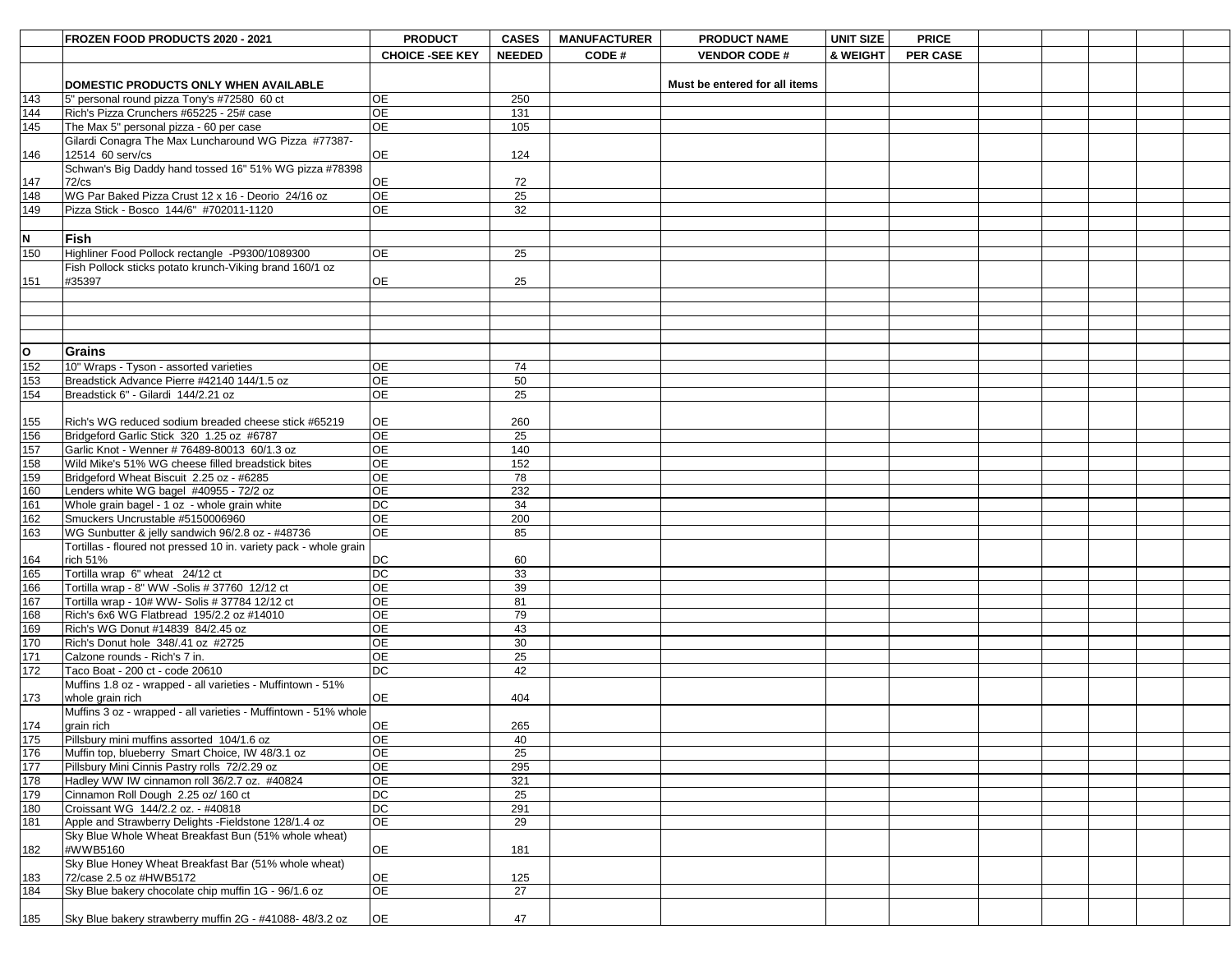|                                        | FROZEN FOOD PRODUCTS 2020 - 2021                                                       | <b>PRODUCT</b>         | <b>CASES</b>  | <b>MANUFACTURER</b> | <b>PRODUCT NAME</b>           | <b>UNIT SIZE</b> | <b>PRICE</b>    |  |  |
|----------------------------------------|----------------------------------------------------------------------------------------|------------------------|---------------|---------------------|-------------------------------|------------------|-----------------|--|--|
|                                        |                                                                                        | <b>CHOICE -SEE KEY</b> | <b>NEEDED</b> | CODE#               | <b>VENDOR CODE#</b>           | & WEIGHT         | <b>PER CASE</b> |  |  |
|                                        |                                                                                        |                        |               |                     |                               |                  |                 |  |  |
|                                        | DOMESTIC PRODUCTS ONLY WHEN AVAILABLE                                                  |                        |               |                     | Must be entered for all items |                  |                 |  |  |
|                                        |                                                                                        |                        |               |                     |                               |                  |                 |  |  |
| 186                                    | Sky Blue bakery chocolate chip muffin 2G - #41087-48/3.2 oz OE                         |                        | 75            |                     |                               |                  |                 |  |  |
| 187                                    | Sky Blue cinnamon crumb cake 72/3 oz #41086                                            | <b>OE</b>              | 180           |                     |                               |                  |                 |  |  |
| 188                                    | Sky Blue cinnamon swirl - 1 pk 160/1 oz                                                | <b>OE</b>              | 150           |                     |                               |                  |                 |  |  |
| 189                                    | Sky Blue WG Pumpkin slice 70/3.4 oz                                                    | <b>OE</b>              | 94            |                     |                               |                  |                 |  |  |
| 190                                    | Sky Blue mixed berry slice #41085 70/3.4 oz                                            | ΟE                     | 170           |                     |                               |                  |                 |  |  |
| 191                                    | Soft Pretzel WG J&J #42228 100/2.2 oz                                                  | $\overline{OE}$        | 137           |                     |                               |                  |                 |  |  |
| 192                                    | J & J Cheese pretzel 50/case 2.5 oz                                                    | <b>OE</b>              | 25            |                     |                               |                  |                 |  |  |
| 193                                    | White All Purpose Flour 50#                                                            | $DC$                   | 29            |                     |                               |                  |                 |  |  |
| 194                                    | <b>Spanish Rice Mix</b>                                                                | DC                     | 30            |                     |                               |                  |                 |  |  |
| 195                                    | Minh Vegetable Fried Rice                                                              | <b>OE</b>              | 30            |                     |                               |                  |                 |  |  |
| 196<br>197                             | Uncle Ben's brown rice 25# bag - man code 12111                                        | <b>OE</b>              | 25            |                     |                               |                  |                 |  |  |
|                                        | Tasty Brand Onion rings #99678 - 178/2.69 oz                                           | <b>OE</b>              | 70            |                     |                               |                  |                 |  |  |
| 198<br>199                             | Pancakes 144 ct. - whole grain rich                                                    | DC<br>$\overline{OE}$  | 170<br>67     |                     |                               |                  |                 |  |  |
| 200                                    | Pancakes - Bakecrafters 144/1.3 oz                                                     | <b>OE</b>              | 297           |                     |                               |                  |                 |  |  |
| $\overline{201}$                       | Pillsbury mini pancakes assorted 72/3.1 oz<br>Richs WG French Toast Stick 12/2# #37720 | OE                     | 120           |                     |                               |                  |                 |  |  |
| 202                                    | French Toast - Michael Foods # 8505                                                    | <b>OE</b>              | 25            |                     |                               |                  |                 |  |  |
| 203                                    | Bakecrafters TX Toast #43652 - 120/1.3 oz                                              | <b>OE</b>              | 375           |                     |                               |                  |                 |  |  |
| 204                                    | Waffles Bulk #43651 144/1.3 oz - Bake Crafters                                         | <b>OE</b>              | 106           |                     |                               |                  |                 |  |  |
| 205                                    | Blueberry Waffle - WG - Pillsbury # 41484 72/2.3 oz                                    | <b>OE</b>              | 25            |                     |                               |                  |                 |  |  |
| 206                                    | WG Waffle sticks - Krustaez 9/24 ct                                                    | <b>OE</b>              | 77            |                     |                               |                  |                 |  |  |
|                                        | Whole Grain 2 pack cracker - Honey Graham                                              | DC                     | 149           |                     |                               |                  |                 |  |  |
| 207<br>208                             | <b>Chortles</b>                                                                        | <b>DC</b>              | 50            |                     |                               |                  |                 |  |  |
| 209                                    | MJM WG Cracker #11606 100/2 oz                                                         | <b>OE</b>              | 194           |                     |                               |                  |                 |  |  |
| 210                                    | Cheerio bars - all varieties 96 ct                                                     | <b>OE</b>              | 191           |                     |                               |                  |                 |  |  |
| $\frac{11}{211}$<br>$\frac{212}{213}$  | Cocoa Krisp WG Bar - Kellogg - 96/1.34 oz.                                             | <b>OE</b>              | 142           |                     |                               |                  |                 |  |  |
|                                        | Trix bar                                                                               | <b>OE</b>              | 25            |                     |                               |                  |                 |  |  |
|                                        | Cinnamon Toast Crunch Bar 96/1.4 oz - #10134                                           | <b>OE</b>              | 190           |                     |                               |                  |                 |  |  |
| $\overline{214}$                       | Nutra Grain Bars 48/case - all varieties                                               | <b>OE</b>              | 678           |                     |                               |                  |                 |  |  |
| 215                                    | BeneFIT Breakfast Bar -Oatmeal Raisin-2.5/48 per case                                  | OE                     | 114           |                     |                               |                  |                 |  |  |
|                                        |                                                                                        |                        |               |                     |                               |                  |                 |  |  |
|                                        | BeneFIT Breakfast Bar - Banana Chocolate - 2.5/48 per case                             | OE                     | 116           |                     |                               |                  |                 |  |  |
| $\frac{216}{217}$                      | BeneFIT Breakfast Bar- Oatmeal Chocolate Chip-2.5/48                                   | <b>OE</b>              | 559           |                     |                               |                  |                 |  |  |
| 218                                    | BeneFIT Breakfast Bar - Apple Cinnamon -2.5/48                                         | <b>OE</b>              | 89            |                     |                               |                  |                 |  |  |
| 219                                    | BeneFIT Breakfast Bar - Cocoa Chip 2.5/48                                              | <b>OE</b>              | 36            |                     |                               |                  |                 |  |  |
| 220                                    | Ultimate breakfast round -all varieties                                                | $\overline{DC}$        | 120           |                     |                               |                  |                 |  |  |
|                                        | Betty Crocker Oatmeal Bars (Double Choc, Choc Chip) 1.24                               |                        |               |                     |                               |                  |                 |  |  |
| 221                                    | loz./144                                                                               | <b>OE</b>              | 60            |                     |                               |                  |                 |  |  |
|                                        |                                                                                        |                        |               |                     |                               |                  |                 |  |  |
| 222                                    | U& J Benefit Breakfast/Snack Bar 96/1.25 oz. - all varieties                           | <b>OE</b>              | 25            |                     |                               |                  |                 |  |  |
|                                        | Land O Lakes 25% RS,50% RF WG Macaroni & Cheese                                        |                        |               |                     |                               |                  |                 |  |  |
| 223                                    | $\#43274$ 6/5# bags                                                                    | <b>OE</b>              | 25            |                     |                               |                  |                 |  |  |
|                                        |                                                                                        |                        |               |                     |                               |                  |                 |  |  |
|                                        | White whole grain Pasta - all varieties - 20# bag - JM Swank                           | <b>OE</b>              | 70            |                     |                               |                  |                 |  |  |
| 224<br>225<br>226                      | WG Pasta - Barilla - all varieties                                                     | <b>OE</b>              | 288           |                     |                               |                  |                 |  |  |
|                                        | WG Lasagna roll ups - Tasty Brands 110/4.3 oz. -#98757                                 | OE                     | 55            |                     |                               |                  |                 |  |  |
|                                        | Chow Mein Noodles 6/10 #14300                                                          | DC                     | 31            |                     |                               |                  |                 |  |  |
| $\frac{227}{228}$<br>$\frac{228}{229}$ | Super bakery Banana bread 3.4 oz. WG IW = 2 grain                                      | OE                     | 191           |                     |                               |                  |                 |  |  |
|                                        | Super bakery Chocolate Bread                                                           | OE<br>OE               | 35            |                     |                               |                  |                 |  |  |
|                                        | Croutons Bulk #24891 4/2.5# - Marzetti                                                 | OE                     | 63            |                     |                               |                  |                 |  |  |
|                                        | Granola - bulk #09809 MOM Brand                                                        | DC                     | 52<br>122     |                     |                               |                  |                 |  |  |
|                                        | Granola - 150/1.25 oz.<br>Cornbread Mix                                                | $DC$                   |               |                     |                               |                  |                 |  |  |
| $\frac{231}{232}$ $\frac{233}{234}$    | WG Garlic toast - Bakecrafters 120/1.3 oz.                                             | <b>OE</b>              | 25<br>195     |                     |                               |                  |                 |  |  |
|                                        |                                                                                        |                        |               |                     |                               |                  |                 |  |  |
| lP.                                    | <b>Cookie Dough/Desserts</b>                                                           |                        |               |                     |                               |                  |                 |  |  |
|                                        |                                                                                        |                        |               |                     |                               |                  |                 |  |  |
|                                        | Otis Spunkmeyer cookie- Carnival 1 oz. reduced fat- 100<br>calorie                     | <b>OE</b>              | 25            |                     |                               |                  |                 |  |  |
| $\frac{235}{236}$                      | Pudding - 150 calories - Chocolate 6/10# - no trans fat                                | $\overline{DC}$        | 37            |                     |                               |                  |                 |  |  |
|                                        |                                                                                        |                        |               |                     |                               |                  |                 |  |  |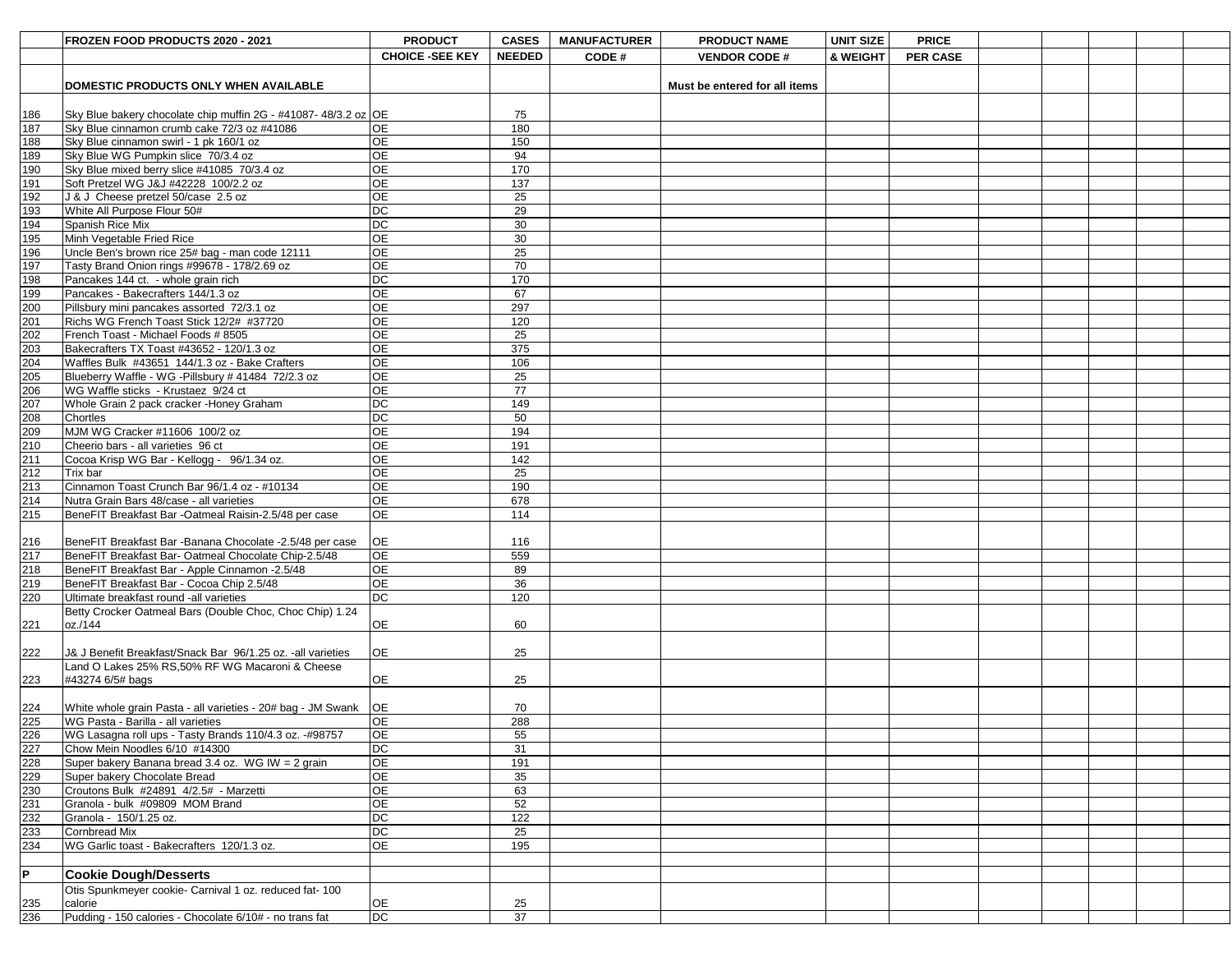|                                                                 | FROZEN FOOD PRODUCTS 2020 - 2021                                                         | <b>PRODUCT</b>         | <b>CASES</b>  | <b>MANUFACTURER</b> | <b>PRODUCT NAME</b>           | <b>UNIT SIZE</b> | <b>PRICE</b>    |  |  |  |
|-----------------------------------------------------------------|------------------------------------------------------------------------------------------|------------------------|---------------|---------------------|-------------------------------|------------------|-----------------|--|--|--|
|                                                                 |                                                                                          | <b>CHOICE -SEE KEY</b> | <b>NEEDED</b> | CODE#               | <b>VENDOR CODE#</b>           | & WEIGHT         | <b>PER CASE</b> |  |  |  |
|                                                                 |                                                                                          |                        |               |                     |                               |                  |                 |  |  |  |
|                                                                 | DOMESTIC PRODUCTS ONLY WHEN AVAILABLE                                                    |                        |               |                     | Must be entered for all items |                  |                 |  |  |  |
| 237                                                             | Assorted Bonzers RF WG IW Cookies 72/1.5 oz.                                             | <b>OE</b>              | 161           |                     |                               |                  |                 |  |  |  |
| 238                                                             | Sherbet Cups 96 ct./4 oz.                                                                | DC                     | 39            |                     |                               |                  |                 |  |  |  |
|                                                                 |                                                                                          |                        |               |                     |                               |                  |                 |  |  |  |
| $\overline{Q}$                                                  | <b>Gluten Free</b>                                                                       |                        |               |                     |                               |                  |                 |  |  |  |
| 239                                                             | Gluten Free Hamburger roll - 4" - 24 count                                               | DC                     | 34            |                     |                               |                  |                 |  |  |  |
|                                                                 |                                                                                          |                        |               |                     |                               |                  |                 |  |  |  |
| $\frac{R}{\frac{240}{242}}$ $\frac{242}{243}$ $\frac{243}{244}$ | <b>Cheese</b>                                                                            |                        |               |                     |                               |                  |                 |  |  |  |
|                                                                 | Gilardi Conagra WG Max Stix #77387-12685 192/cs                                          | <b>OE</b><br>OE        | 185           |                     |                               |                  |                 |  |  |  |
|                                                                 | Cream Cheese - IW #39744 100/1 oz. Green Mountain<br>Parmesan Cheese IW #29404 200/3.5 g | DC                     | 579<br>30     |                     |                               |                  |                 |  |  |  |
|                                                                 | Shredded parmesan cheese 5 lb. #33701                                                    | DC                     | 55            |                     |                               |                  |                 |  |  |  |
|                                                                 | Shredded mild cheddar cheese 4/#5 Land O Lakes                                           | OE                     | 147           |                     |                               |                  |                 |  |  |  |
| 245                                                             | Reduced fat Land O Lakes Cheese Cubes 200/10 oz.                                         | <b>OE</b>              | 80            |                     |                               |                  |                 |  |  |  |
|                                                                 | Light mozzarella string cheese portions 168/1 oz. #59703                                 |                        |               |                     |                               |                  |                 |  |  |  |
| 246                                                             | Land O Lakes                                                                             | <b>OE</b>              | 450           |                     |                               |                  |                 |  |  |  |
|                                                                 | Mozzarella cheese stick -Bongards # 29855 168/1 oz. -non                                 |                        |               |                     |                               |                  |                 |  |  |  |
| 247                                                             | I F.                                                                                     | <b>OE</b>              | 25            |                     |                               |                  |                 |  |  |  |
|                                                                 |                                                                                          |                        |               |                     |                               |                  |                 |  |  |  |
| s                                                               | Eggs/Vegetarian                                                                          |                        |               |                     |                               |                  |                 |  |  |  |
|                                                                 |                                                                                          |                        |               |                     |                               |                  |                 |  |  |  |
| 248                                                             | Sunny Fresh Colby cheese omelet 225/2.1 oz. - code 40176                                 | <b>OE</b>              | 25            |                     |                               |                  |                 |  |  |  |
|                                                                 | Sunny Fresh grilled egg patties - 369/1.25 oz. - code 40710                              | <b>OE</b>              | 25            |                     |                               |                  |                 |  |  |  |
|                                                                 | Minh Vegetarian Eggroll #39327 - 130/3.1 oz.                                             | <b>OE</b>              | 37            |                     |                               |                  |                 |  |  |  |
|                                                                 | Hard Cooked Eggs - Michael Foods #85018                                                  | $\overline{OE}$        | 49            |                     |                               |                  |                 |  |  |  |
| 249<br>250<br>251<br>252                                        | Cheddar Omelet - Michael Foods # 85037                                                   | <b>OE</b>              | 40            |                     |                               |                  |                 |  |  |  |
|                                                                 |                                                                                          |                        |               |                     |                               |                  |                 |  |  |  |
| $\mathsf{L}$                                                    | <b>Cereal - Minimum Whole Grain of 51%</b>                                               |                        |               |                     |                               |                  |                 |  |  |  |
| 253<br>254<br>255<br>256<br>257                                 | 96 Bowl Pack - General Mills Cereal -all varieties                                       | <b>OE</b>              | 2,259         |                     |                               |                  |                 |  |  |  |
|                                                                 | General Mills Low Sugar cereal-all varieties- specify size                               | OE                     | 107           |                     |                               |                  |                 |  |  |  |
|                                                                 | 96 Bowl Pack - Kellogg's Cereal - all varieties                                          | <b>OE</b>              | 2,032         |                     |                               |                  |                 |  |  |  |
|                                                                 | Kellogg's Low Sugar cereal - all varieties - specify size                                | OE                     | 407           |                     |                               |                  |                 |  |  |  |
|                                                                 | Maltomeal Cereals - single - all flavors                                                 | OE                     | 120           |                     |                               |                  |                 |  |  |  |
| 258                                                             | Bulk Cereal - all varieties - 4 bags/case                                                | DC                     | 50            |                     |                               |                  |                 |  |  |  |
|                                                                 |                                                                                          |                        |               |                     |                               |                  |                 |  |  |  |
| U                                                               | <b>Miscellaneous</b>                                                                     |                        |               |                     |                               |                  |                 |  |  |  |
| 259                                                             | Laundry Detergent 100 oz.                                                                | DC                     | 47            |                     |                               |                  |                 |  |  |  |
| $\overline{\mathsf{v}}$                                         |                                                                                          |                        |               |                     |                               |                  |                 |  |  |  |
|                                                                 | <b>Yogurt/Dairy</b>                                                                      |                        |               |                     |                               |                  |                 |  |  |  |
|                                                                 | Yogurt 4 oz. assorted flavors<br>Yogurt 8 oz. individual - assorted flavors              | DC<br>DC               | 41,315<br>50  |                     |                               |                  |                 |  |  |  |
| 260<br>261<br>262<br>263<br>264<br>265                          | Yogurt - plain 32 ounce                                                                  | DC                     | 60            |                     |                               |                  |                 |  |  |  |
|                                                                 | Yogurt 5# container - 4/case - All Varieties                                             | DC                     | 1,200         |                     |                               |                  |                 |  |  |  |
|                                                                 | Parfait Yogurt Bulk #30576 6/#4 PCH Yoplait                                              | <b>OE</b>              | 42            |                     |                               |                  |                 |  |  |  |
|                                                                 | Danimals 4 oz. yogurt                                                                    | <b>OE</b>              | 326           |                     |                               |                  |                 |  |  |  |
| 266                                                             | Trix 4 oz. yogurt                                                                        | <b>OE</b>              | 333           |                     |                               |                  |                 |  |  |  |
|                                                                 | Hershey's Shelf Stable UHT Milk 1% White Milk 8 oz. - 27/8                               |                        |               |                     |                               |                  |                 |  |  |  |
| 267                                                             | lOZ.                                                                                     | <b>OE</b>              | 48            |                     |                               |                  |                 |  |  |  |
|                                                                 | Hershey's Shelf Stable UHT Milk FF Chocolate 8 oz. - 27/8                                |                        |               |                     |                               |                  |                 |  |  |  |
| 268<br>269                                                      | loz.<br>Whip Topping non dairy - Rich's 12/1# bag                                        | <b>OE</b><br><b>OE</b> | 400<br>83     |                     |                               |                  |                 |  |  |  |
|                                                                 |                                                                                          |                        |               |                     |                               |                  |                 |  |  |  |
| $\frac{270}{271}$                                               | Blue Bunny ice cream sandwich 4/24/3 oz. #1007064001780 OE                               |                        | 32            |                     |                               |                  |                 |  |  |  |
|                                                                 | Luigi Sorbet BI raspberry 96/4 oz. B25 #48443                                            | <b>OE</b>              | 58            |                     |                               |                  |                 |  |  |  |
|                                                                 |                                                                                          |                        |               |                     |                               |                  |                 |  |  |  |
| W                                                               | <b>Butter</b>                                                                            |                        |               |                     |                               |                  |                 |  |  |  |
| $\frac{1272}{273}$<br>273                                       | Margarine Butter Blend 30/1#                                                             | <b>DC</b>              | 121           |                     |                               |                  |                 |  |  |  |
|                                                                 | Margarine cups 600 count - Promise                                                       | <b>OE</b>              | 31            |                     |                               |                  |                 |  |  |  |
|                                                                 | WOW Butter 2/4# Wow Butter Foods                                                         | <b>OE</b>              | 90            |                     |                               |                  |                 |  |  |  |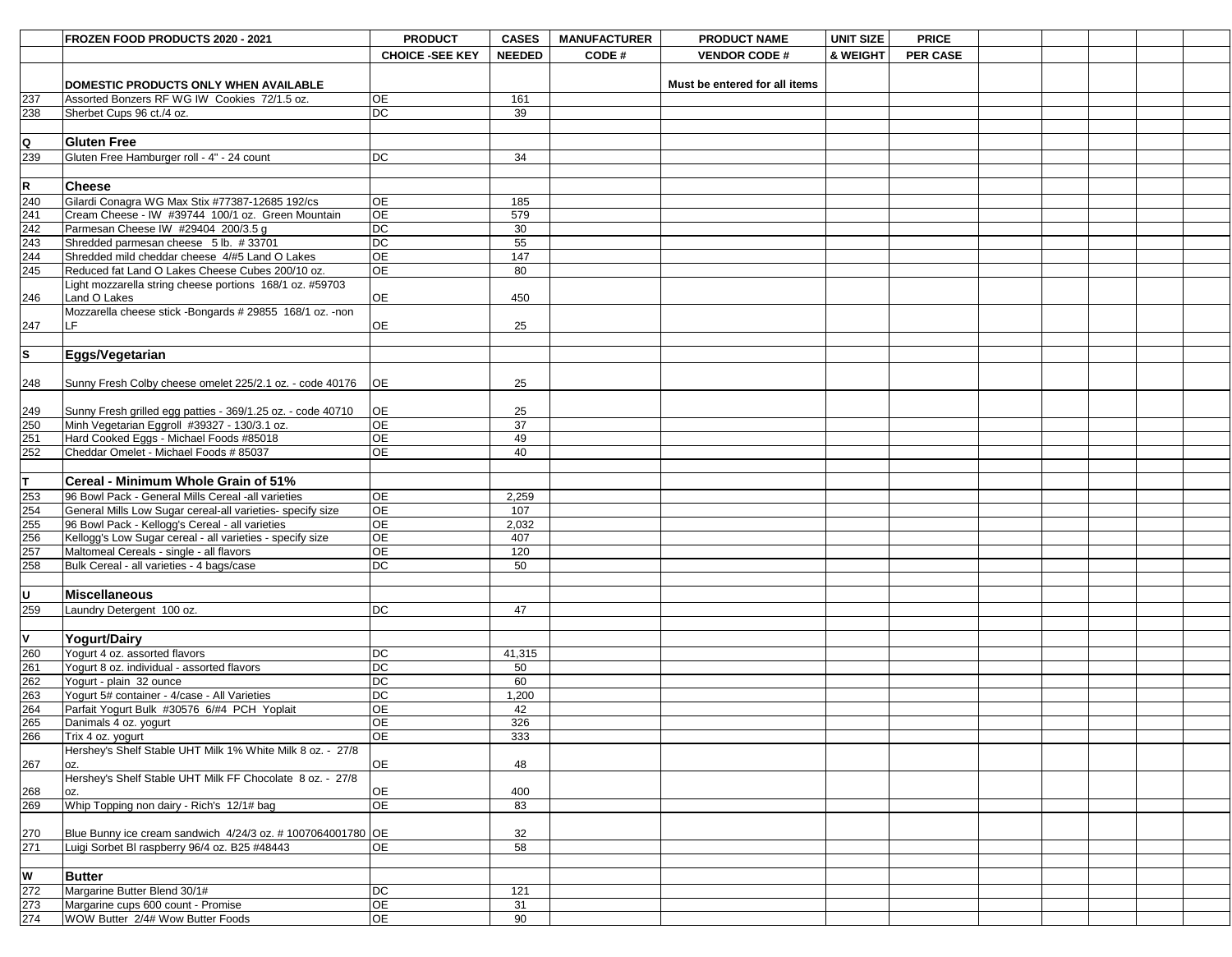|                                                                           | FROZEN FOOD PRODUCTS 2020 - 2021                                | <b>PRODUCT</b>         | <b>CASES</b>  | <b>MANUFACTURER</b> | <b>PRODUCT NAME</b>           | UNIT SIZE | <b>PRICE</b>    |  |  |  |
|---------------------------------------------------------------------------|-----------------------------------------------------------------|------------------------|---------------|---------------------|-------------------------------|-----------|-----------------|--|--|--|
|                                                                           |                                                                 | <b>CHOICE -SEE KEY</b> | <b>NEEDED</b> | CODE#               | <b>VENDOR CODE #</b>          | & WEIGHT  | <b>PER CASE</b> |  |  |  |
|                                                                           |                                                                 |                        |               |                     |                               |           |                 |  |  |  |
|                                                                           | <b>DOMESTIC PRODUCTS ONLY WHEN AVAILABLE</b>                    |                        |               |                     | Must be entered for all items |           |                 |  |  |  |
| 275                                                                       | WOW Butter 100/1.1 oz. Wow Butter Foods                         | <b>OE</b>              | 39            |                     |                               |           |                 |  |  |  |
|                                                                           |                                                                 |                        |               |                     |                               |           |                 |  |  |  |
| $\frac{\mathsf{X}}{276}$ $\frac{276}{277}$                                | <b>Snacks</b>                                                   |                        |               |                     |                               |           |                 |  |  |  |
|                                                                           | Potato Chips 104 count snack - all varieties                    | <b>DC</b>              | 505           |                     |                               |           |                 |  |  |  |
|                                                                           | Potato Chips 120 count fun size - all varieties                 | DC                     | 105           |                     |                               |           |                 |  |  |  |
| 278                                                                       | Cape Cod Reduced Fat Potato Chip 120/.5 oz.                     | <b>OE</b>              | 124           |                     |                               |           |                 |  |  |  |
| 279                                                                       | Bulk Tortilla Chips Mission round 6/2 lb #8641                  | <b>DC</b>              | 71            |                     |                               |           |                 |  |  |  |
|                                                                           | White tortilla chips - case 1# bags                             | DC                     | 100           |                     |                               |           |                 |  |  |  |
| 280<br>281<br>283<br>283<br>285<br>285<br>285<br>287<br>289<br>290<br>291 | Funyuns Chips 104/.75 #28400666893                              | ΟE                     | 41            |                     |                               |           |                 |  |  |  |
|                                                                           | Tostito Chips - 80/1.5 oz - Barrel of Fun                       | <b>OE</b>              | 249           |                     |                               |           |                 |  |  |  |
|                                                                           | Frito Tostito chips- Round - 8/16 oz per case                   | <b>OE</b>              | 151           |                     |                               |           |                 |  |  |  |
|                                                                           | Dorito's chips - all flavors - specify size                     | <b>OE</b>              | 419           |                     |                               |           |                 |  |  |  |
|                                                                           | Reduced Fat Nacho Cheese Doritos 72/1 oz                        | <b>OE</b>              | 222           |                     |                               |           |                 |  |  |  |
|                                                                           | Fritos - bulk - Frito Lay - 8/#1                                | <b>OE</b>              | 60            |                     |                               |           |                 |  |  |  |
|                                                                           | Vic's (original, white cheddar, Kettle Corn) 1 oz/96            | ΟE                     | 61            |                     |                               |           |                 |  |  |  |
|                                                                           | Popcorner White Cheddar 40/1 oz #402013                         | <b>OE</b>              | 29            |                     |                               |           |                 |  |  |  |
|                                                                           | Cheeto's Flaming Hot 104/28.3 gr #43578                         | ΟE                     | 52            |                     |                               |           |                 |  |  |  |
|                                                                           | Cheeto's Baked Crunch 104/.88 oz #62933                         | <b>OE</b>              | 48            |                     |                               |           |                 |  |  |  |
|                                                                           | WW Cheez It .7 oz                                               | <b>OE</b>              | 60            |                     |                               |           |                 |  |  |  |
| 292<br>293                                                                | WG Cheez Its - 60/1.5 oz                                        | <b>OE</b>              | 33            |                     |                               |           |                 |  |  |  |
|                                                                           | Bulk Animal Crackers 1/10 lb #3010020010                        | <b>DC</b>              | 25            |                     |                               |           |                 |  |  |  |
|                                                                           |                                                                 |                        |               |                     |                               |           |                 |  |  |  |
|                                                                           | MJM Graham Cracker - 2 pack - .9 oz/300 count -all varieties OE |                        | 288           |                     |                               |           |                 |  |  |  |
| $\frac{294}{295}$                                                         | Graham Cracker Chocolate Bear #402001 1/300 ct                  | <b>DC</b>              | 217           |                     |                               |           |                 |  |  |  |
|                                                                           |                                                                 |                        |               |                     |                               |           |                 |  |  |  |
| 296                                                                       | Graham chocolate chip WG crackers - Chortles 100/.92 oz         | <b>OE</b>              | 50            |                     |                               |           |                 |  |  |  |
|                                                                           |                                                                 |                        |               |                     |                               |           |                 |  |  |  |
| $\frac{297}{298}$                                                         | Cracker Graham All Sport Van #514150 150/1 oz - MJM             | <b>OE</b>              | 127           |                     |                               |           |                 |  |  |  |
|                                                                           | Cookie Sunrise Bites WG #570150 150/1 oz MJM                    | <b>OE</b>              | 110           |                     |                               |           |                 |  |  |  |
| 299                                                                       | Whole Grain Poptarts - single serving                           | <b>DC</b>              | 201           |                     |                               |           |                 |  |  |  |
| 300                                                                       | Brown Rice Krispie treat - 80/1.3 oz #3800026547                | <b>OE</b>              | 25            |                     |                               |           |                 |  |  |  |
|                                                                           | Graham Giant Goldfish 300/2 ct case - all varieties -           |                        |               |                     |                               |           |                 |  |  |  |
| 301                                                                       | Pepperidge Farm                                                 | <b>OE</b>              | 135           |                     |                               |           |                 |  |  |  |
| $\frac{302}{303}$                                                         | Bulk Goldfish crackers 12/26 oz #7492                           | <b>DC</b>              | 61            |                     |                               |           |                 |  |  |  |
|                                                                           | WG Pepperidge Farm Goldfish -all flavors 300/.75 oz             | <b>OE</b>              | 92            |                     |                               |           |                 |  |  |  |
| $\frac{304}{305}$ $\frac{306}{307}$                                       | Welch's fruit snack 144/1.6 oz #16000-47954                     | <b>OE</b>              | 25            |                     |                               |           |                 |  |  |  |
|                                                                           | Fruit Roll up 96/.5 oz #16000-11561                             | <b>DC</b>              | 25            |                     |                               |           |                 |  |  |  |
|                                                                           | Whole grain Pretzel 100/2.2 oz                                  | DC                     | 216           |                     |                               |           |                 |  |  |  |
|                                                                           | Scooby Doo snacks                                               | <b>OE</b>              | 32            |                     |                               |           |                 |  |  |  |
| $\frac{308}{309}$                                                         | Simply Chex (chocolate caramel, BBQ, SC) 1.25 oz                | <b>OE</b>              | 59            |                     |                               |           |                 |  |  |  |
|                                                                           | Sunflower seeds -Zee Zee 250/1.1 oz                             | <b>OE</b>              | 33            |                     |                               |           |                 |  |  |  |
|                                                                           | Tasty Brand Onion Ring #99678                                   | <b>OE</b>              | 25            |                     |                               |           |                 |  |  |  |
|                                                                           | Tribe Hummus 2/4# Classical                                     | <b>OE</b>              | 97            |                     |                               |           |                 |  |  |  |
| $\frac{310}{311}$ $\frac{312}{313}$ $\frac{313}{314}$ $\frac{314}{315}$   | Hummus 48/2.5 oz - all flavors                                  | DC                     | 129           |                     |                               |           |                 |  |  |  |
|                                                                           | Goodyman Mini Donuts Chocolate 72/6 pk                          | ΟE                     | 236           |                     |                               |           |                 |  |  |  |
|                                                                           | Goodyman Mini Donuts Powdered 72/6 pk                           | <b>OE</b>              | 138           |                     |                               |           |                 |  |  |  |
|                                                                           | Wheat Thin Crackers 9.1 oz bulk/ 12 pack                        | DC                     | 33            |                     |                               |           |                 |  |  |  |
| 316                                                                       | Westminster Oyster Cracker 300/.5 oz #30040                     | <b>OE</b>              | 30            |                     |                               |           |                 |  |  |  |
| 317                                                                       | Abby's cookies - Safe and Fair - 192 ct                         | <b>OE</b>              | 25            |                     |                               |           |                 |  |  |  |
| 318                                                                       | Nature Crisps - General Mills 120/1.2 oz                        | <b>OE</b>              | 57            |                     |                               |           |                 |  |  |  |